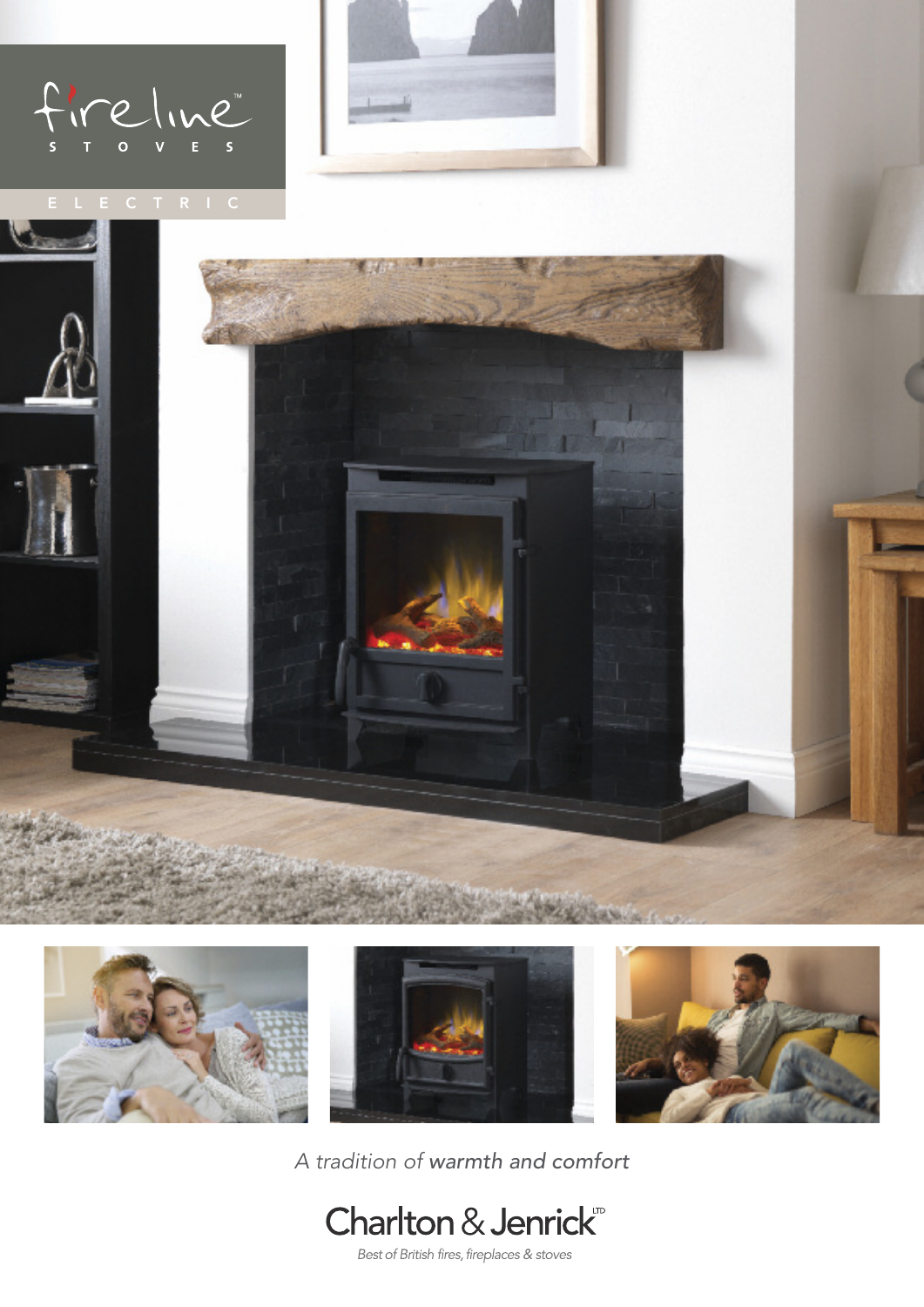## Fireline Electric Stove with 3D Ecoflame™ technology



FP electric stove with square door

### Dimensions & Specification



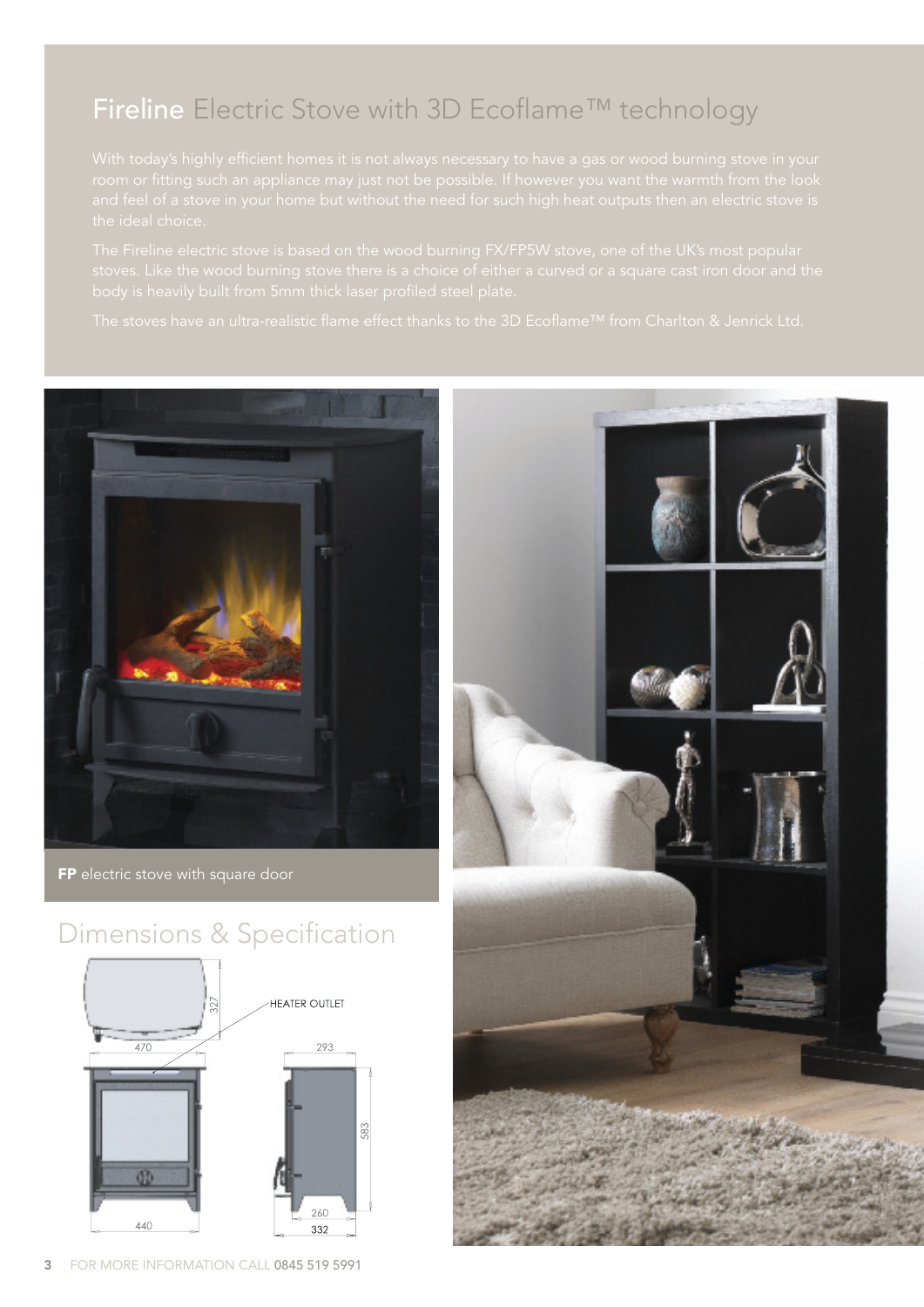

# Product highlights

- Loose realistic log or coal fuel Bed
- Exciting realistic flame effect with 4 mood settings
- Remote control with timer and thermostat built in
- 2 generous heat settings Low 1kW and High 2kW
- Heavy duty steel construction
- Quality solid cast iron door